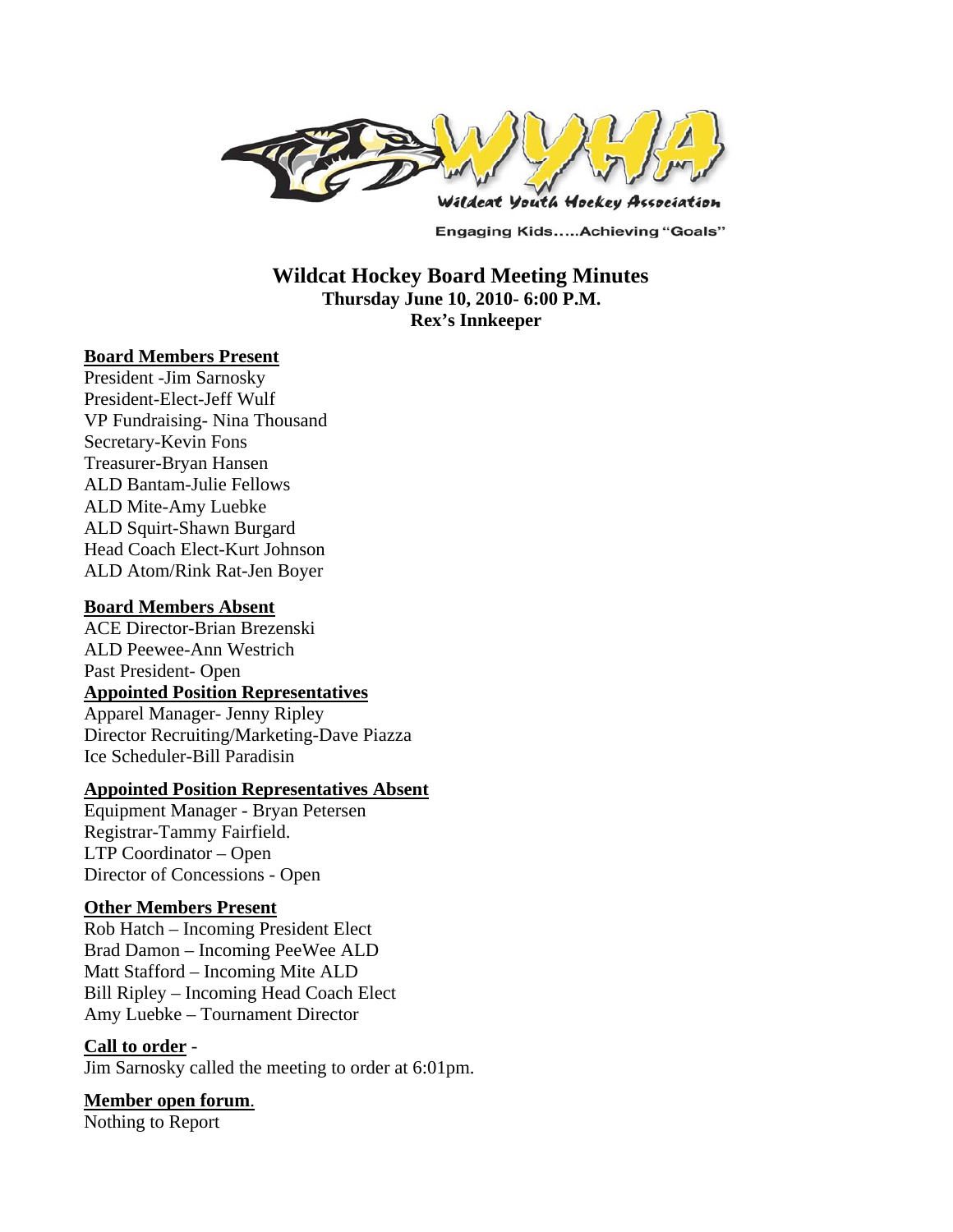### **Approval of prior meeting minutes**.

Julie Fellows made a motion to approve the May meeting minutes, Amy Luebke seconded. Motion carried unanimously.

### **Approval of agenda**

Amy Luebke made a motion to approve the agenda, Nina Thousand seconded. Motion carried unanimously.

### **Approval of bills –**

Amy Luebke made a motion to approve the bills, Nina Thousand seconded. Motion carried unanimously.

### **Reports:**

### **Treasurer:**

Reviewed Current Bills

Nina Thousand will discuss and determine which web site domain names we should continue to register. Need to have a budget meeting in July.

### **LTP:**

Two sessions of 9 weeks, 18 weeks total, every Saturday at 8:30am, will need to schedule around the tournaments.

**Atom/Rink Rat:**  Nothing to report.

**Mite ALD:**  Nothing to report.

**Squirt ALD:**  Nothing to report.

**Pee Wee :**  Nothing to report.

**Bantam:**  Nothing to report.

#### **Equipment:**

25 more one gear sets should arrive around July 1s, this will give us  $70 - 75$  sets total. We are also receiving free practice Jerseys from USA Hockey.

## **Fundraising:**

- Bus Trip tickets are all sold, still need some raffle items.
- POH this weekend, spots should be full
- Need signs for the Corporate Sponsors for the Parades. Nina working on.
- Nina Thousand to generate a proposal for volunteer, concession, and Tournament hours for 2010/2011 season.

#### **Apparel:**

Jenny Ripley presented a proposal for photography for next year and will make some small revisions.

#### **Registrar-**

Nothing to report.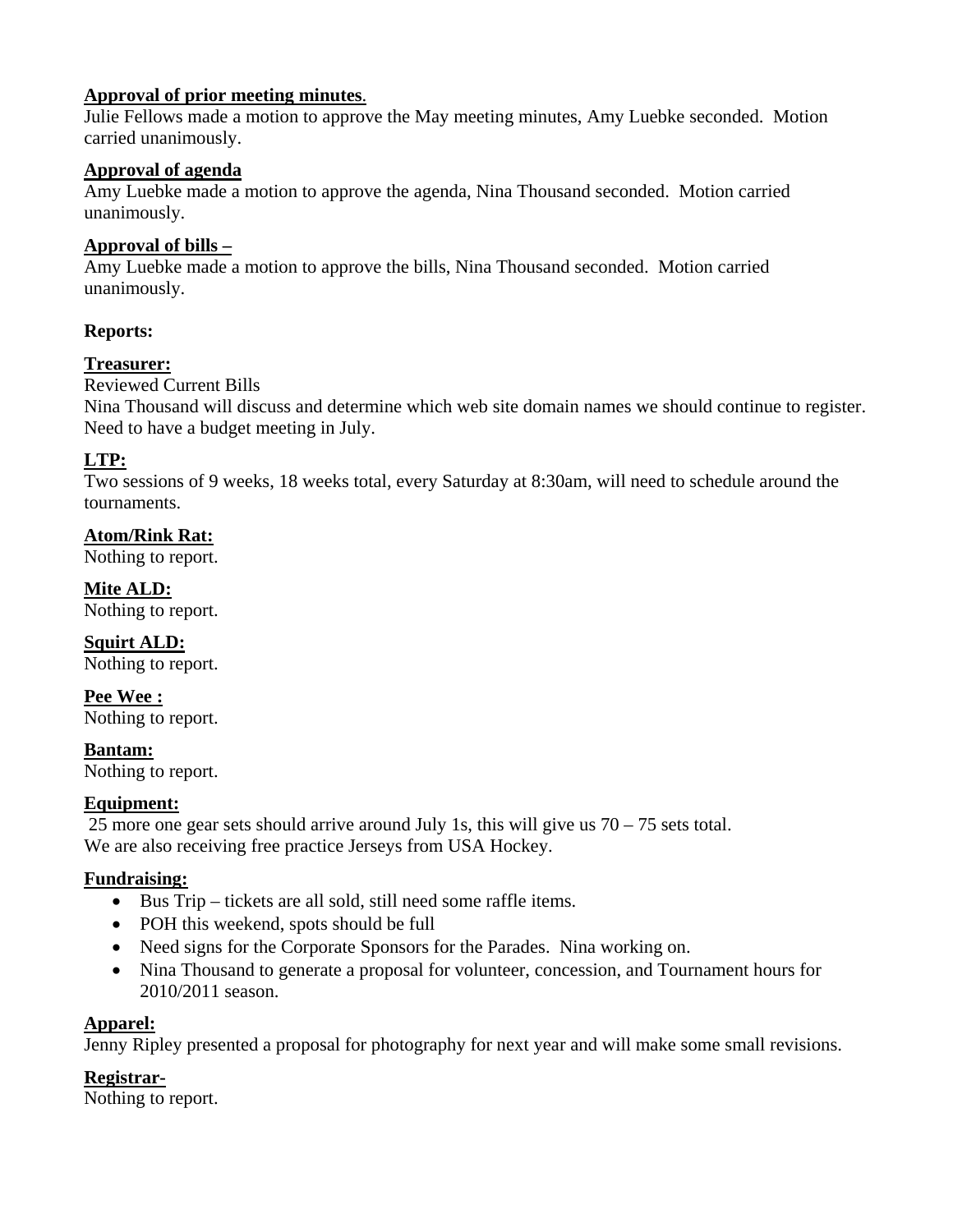### **Ice scheduler-**

Met with Kathy from WDIR and times look good so far.

Need to keep track of progress to determine if we need to rent some ice for tryouts and practice at alternate rinks.

#### **Marketing Director:**

Amy Luebke made a motion to appoint Craig Pilsner to the open position of Director of Marketing and Recruitment, Jeff Wulf Seconded. Motion passed unanimously.

### **Ace Director:**

Working on Coaches for Learn To Play.

# **Old Business;**

Nothing to report

## **New Business:**

### **Tourney proposal**

Amy Luebke presented initial proposal. Tournament dates will be January 21-23, 2011 and February 25-27, 2011. Amy will send out an e-mail with additional details and requests for Volunteers.

### **Replace Wildcat banner -**

Amy Luebke made a motion to purchase a new Wildcat Youth Hockey Banner for Parades and club marketing. Nina Thousand Seconded. Motion passed unanimously.

#### **Registration [in person]**

Nina Thousand and Tammy Fairfield to organize the In-Person registration in July.

## **Email blasting**

Need to re-iterate to team managers and coaches that e-mails with a subject starting with WYHA: are blasts to the entire club and do not need to be forwarded. We will specifically request if we want to have e-mails forwarded.

#### **Rink Business / Concessions:**

Concessions will be run / owned by WYHA. Need to get a contract in place and details need to be finalized.

Nina Thousand made a motion to create a Director of Concessions position as a 2 year appointed, nonvoting, board position, fee reduction to be determined later. Shawn Burgard seconded, Motion passed unanimously.

## **WYHA Laptop**

Jeff Wulf to work with Julie Merk to purchase a laptop, printer and online backup for the club Bryan Hansen made a motion to approve the purchase of a computer and software up to \$1000 for use by the board. Amy Luebke Seconded. Motion passed unanimously.

## **Open Appointed Positions and plan to Fill – (Contact Jeff Wulf)**

Registrar (Shadow Tammy for a year) Director of Concessions Lear to play Coordinator